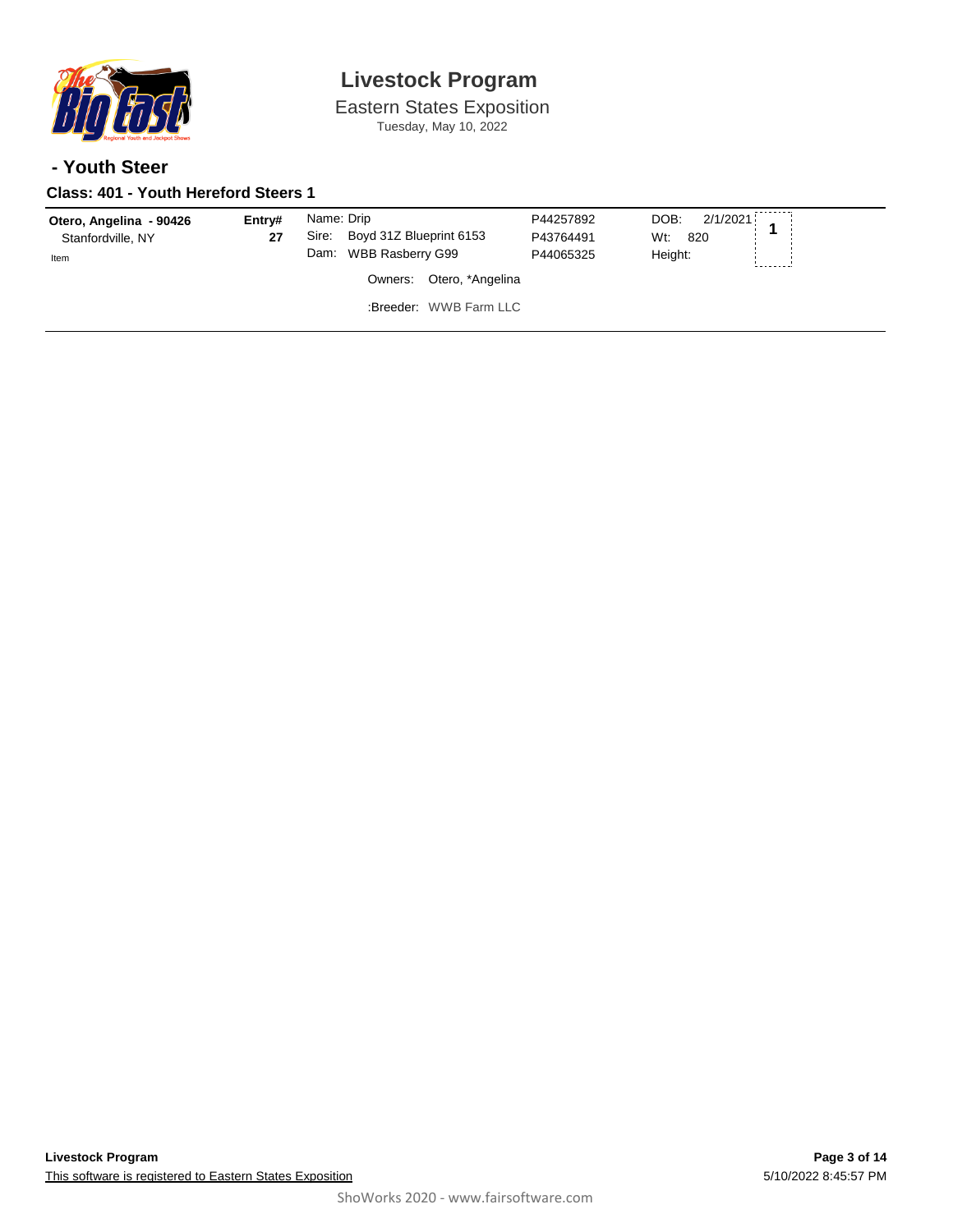

Eastern States Exposition Tuesday, May 10, 2022

#### **Class: 402 - Youth Hereford Steers 2**

| Forrest, Macalie - 90248<br>Foster, RI<br>Item             | Entry#<br>67  | Name: CJF Clifford 02J<br>NJW 160B 028X Historic 81E-E P43829334<br>Sire:<br>CJF Gardenia 03G<br>Dam:<br>Forrest, *Macalie<br>Owners:<br>:Breeder: CJ Cattle Company | P44322028<br>P44179643            | DOB:<br>4/5/2021<br>Wt:<br>1085<br>Height:<br>Champ Hereford Steer & 5th Steer |
|------------------------------------------------------------|---------------|----------------------------------------------------------------------------------------------------------------------------------------------------------------------|-----------------------------------|--------------------------------------------------------------------------------|
| Roberts, Harrison - 130<br>Williamsburg, MA<br>Item        | Entry#<br>174 | Name: Bofat Hill 7850 Bow 41J<br>UPS Mighty 7850-ET<br>Sire:<br>Bofat Hill 101B Bonnie 31E<br>Dam:<br>Roberts, *Harrison<br>Owners:<br>:Breeder: Harrison Roberts    | 44233810<br>43872790<br>P43822989 | DOB:<br>4/4/2021<br>$\mathbf{2}$<br>1090<br>Wt:<br>Height:                     |
| Perkins, Mackenzie - 90319<br>North Stonington, CT<br>Item | Entry#<br>345 | Name: Boggs<br>Sire:<br>Dam:<br>Perkins, *Mackenzie<br>Owners:<br>:Breeder:                                                                                          |                                   | DOB:<br>3<br>Wt:<br>1050<br>Height:                                            |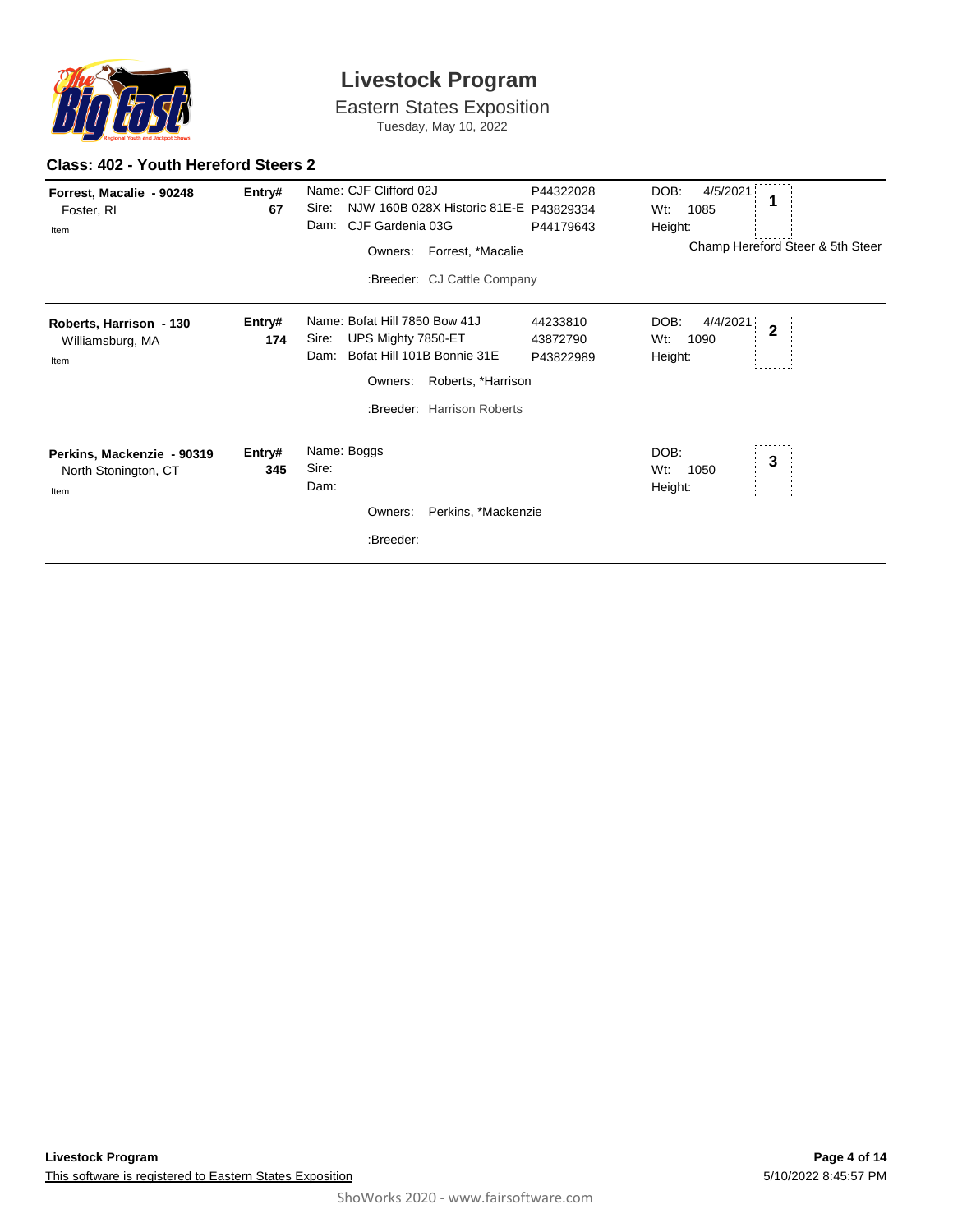

Eastern States Exposition Tuesday, May 10, 2022

#### **Class: 403 - Youth Hereford Steers 3**

| Southers, Payson - 90442 | Entry# | Name: HCIM Elvis 4J          | --------<br>DOB:         |
|--------------------------|--------|------------------------------|--------------------------|
| millmont, pa             | 295    | Sire:                        | Wt:<br>1190              |
| Item                     |        | Dam:                         | Height:                  |
|                          |        | Southers, *Payson<br>Owners: | Res Champ Hereford Steer |
|                          |        | :Breeder:                    |                          |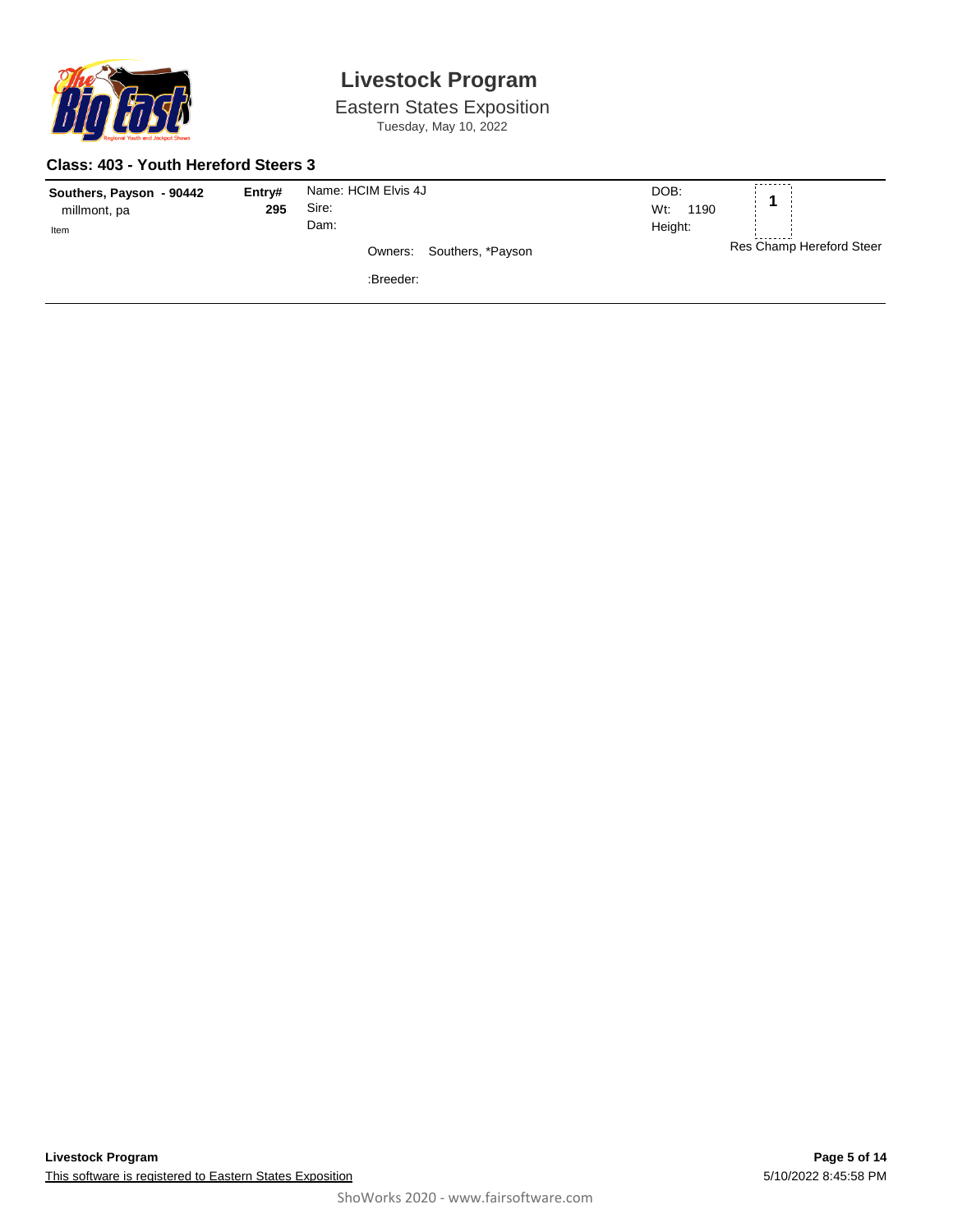

Eastern States Exposition Tuesday, May 10, 2022

| Gervais, Matilda - 90369<br>Sutton, Ma<br>Item     | Entry#<br>190 | Name: Rosco<br>Sire:<br>Ash Valley Right Choice<br>Dam:<br><b>BMF Greta</b><br>Gervais, *Matilda<br>Owners:<br>:Breeder: Lily Grenier                                                | DOB:<br>1<br>Wt:<br>590<br>Height:                           |
|----------------------------------------------------|---------------|--------------------------------------------------------------------------------------------------------------------------------------------------------------------------------------|--------------------------------------------------------------|
| Lynch, Haley-Ann - 90262<br>Southwick, MA<br>Item  | Entry#<br>155 | Name: D&D LT Champ<br>3982105<br>Hyland Amigos Teluila<br>Sire:<br>3439858<br><b>D&amp;D Pearls Vision</b><br>Dam:<br>3251532<br>Lynch, *Haley-Ann<br>Owners:<br>:Breeder: Lily Dias | DOB:<br>6/30/2021<br>$\overline{2}$<br>Wt:<br>765<br>Height: |
| Royce, Kandace - 90389<br>North Granby, CT<br>Item | Entry#<br>30  | Name: Kash<br>Sire:<br>Databank<br>Daddys Money<br>Dam:<br>Owners:<br>Royce, *Kandace<br>:Breeder: Shania Ewing                                                                      | DOB:<br>3<br>Wt.<br>630<br>Height:                           |

**Class: 405 - Youth Steers 1**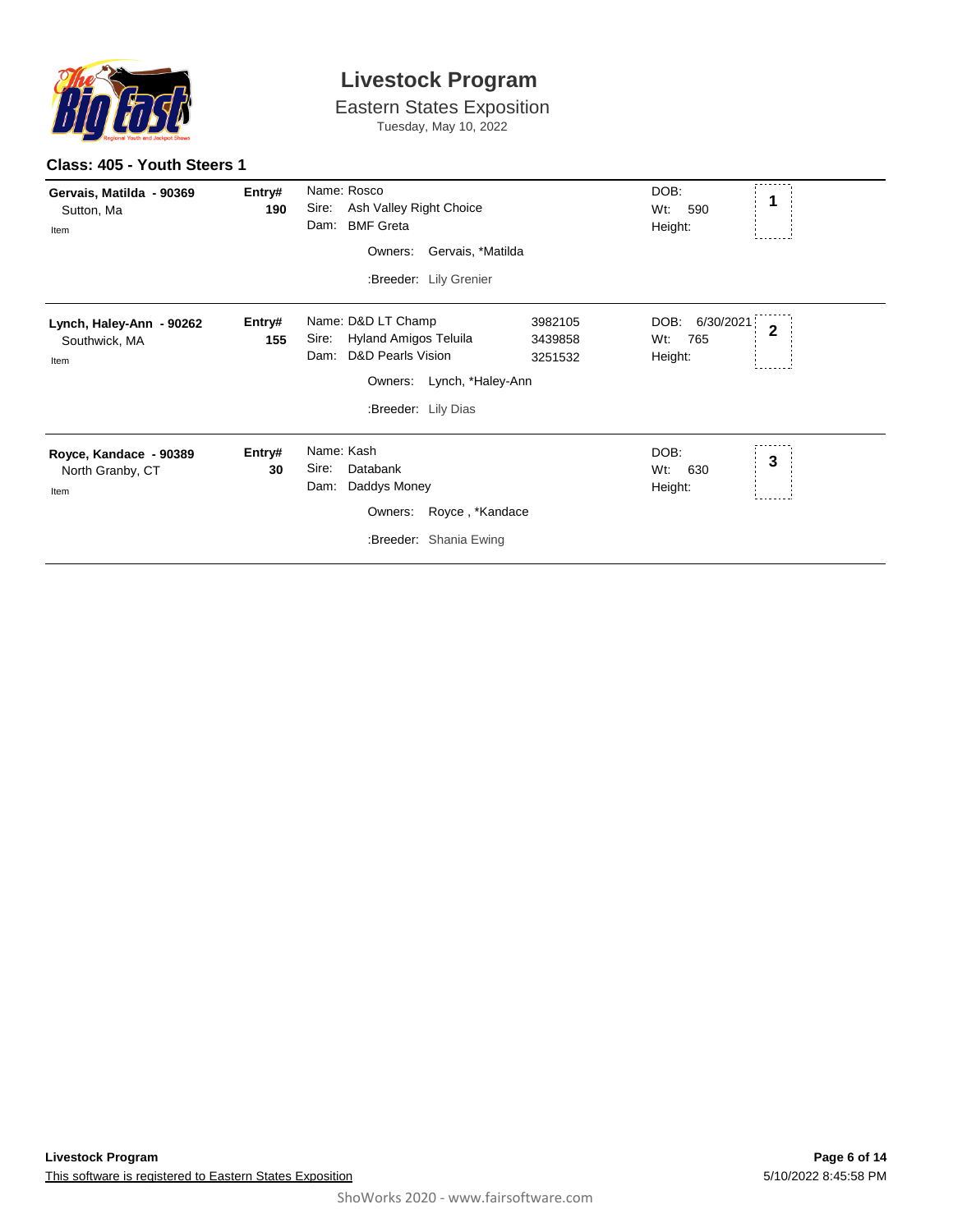

Eastern States Exposition Tuesday, May 10, 2022

| Perkins, Marissa - 116<br>North Stonington, CT<br>Item | Entry#<br>333 | Name: Raffy<br>Sire:<br>Dam:<br>Owners: Perkins, *Marissa<br>:Breeder:                                                                                                         | DOB:<br>1<br>Wt:<br>855<br>Height:                 |
|--------------------------------------------------------|---------------|--------------------------------------------------------------------------------------------------------------------------------------------------------------------------------|----------------------------------------------------|
| Battles, Savanah - 90437<br>Tolland, CT<br>Item        | Entry#<br>236 | Name: Tre<br>Sire:<br>Dam:<br>Battles, *Savanah<br>Owners:<br>:Breeder: Tanner Francis                                                                                         | DOB:<br>$\mathbf{2}$<br>Wt:<br>870<br>Height:      |
| Lynch, Riley - 90264<br>Southwick, MA<br>Item          | Entry#<br>157 | Name: D&D Mufasa<br>3982106<br><b>Hyland Amigos Tequila</b><br>Sire:<br>3439858<br>Josephine Marie Johnston<br>Dam:<br>3251533<br>Owners: Lynch, *Riley<br>:Breeder: Lily Dias | DOB:<br>5/15/2021<br>3<br>$Wt$ :<br>895<br>Height: |
| Crowe, Amanda - 124<br>Easthampton, MA<br>Item         | Entry#<br>431 | Name: Poe<br>Sire:<br>Angus<br>Fine-Kine Bradnick Esther<br>Dam:<br>Owners: Crowe, *Amanda<br>:Breeder: Ben Bemis                                                              | DOB:<br>4<br>Wt:<br>855<br>Height:                 |

### **Class: 406 - Youth Steers 2**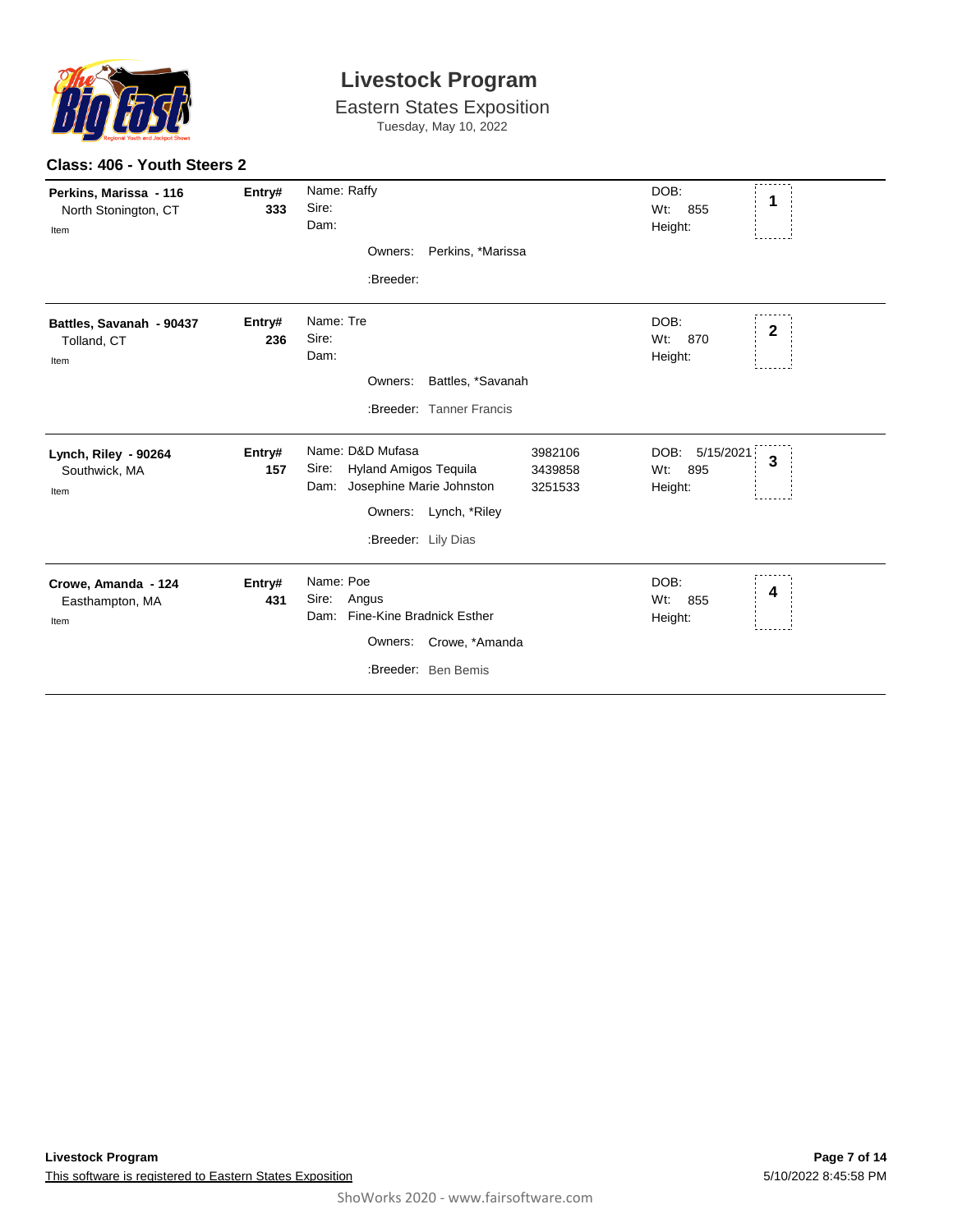

Eastern States Exposition Tuesday, May 10, 2022

| Ramsdell, Madelyn - 90364<br>Limington, ME<br>Item | Entry#<br>124 | Name: Gru<br>Sire:<br>Here I Am<br>Dam:<br>Ramsdell, *Madelyn<br>Owners:<br>:Breeder: Larrison Farms                                             |                                        | DOB:<br>Wt:<br>905<br>Height:              | 1<br>Champ LW Steer & Res Steer & 4th<br>Overall |
|----------------------------------------------------|---------------|--------------------------------------------------------------------------------------------------------------------------------------------------|----------------------------------------|--------------------------------------------|--------------------------------------------------|
| Couto, Kaylin - 90409<br>Foster, RI<br>Item        | Entry#<br>163 | Name: Bruce<br>Sire:<br>Dam:<br>Owners: Couto, *Kaylin<br>:Breeder: Vaughn Oatley                                                                |                                        | DOB:<br>Wt:<br>900<br>Height:              | $\mathbf{2}$<br>Res Champ LW Steer               |
| Ammons, Josie - 90310<br>Wellesley, MA<br>Item     | Entry#<br>136 | Name: CMSL Cal<br>Sire:<br><b>CMSL Trip Wire</b><br>Dam:<br>Owners: Ammons, *Josie<br>:Breeder:                                                  | 525658<br>490497                       | DOB:<br>Wt:<br>955<br>Height:              | 3                                                |
| Dias, Lily - 136<br>Norton, MA<br>Item             | Entry#<br>180 | Name: Kirbyville Hank<br>JJ General<br>Sire:<br>Dam: 39<br>Dias, *Lily<br>Owners:<br>:Breeder: Andrew Younker                                    | AR4332543                              | DOB:<br>935<br>Wt:<br>Height:              | 4                                                |
| Darrow, Shawna - 102<br>Fultonville, NY<br>Item    | Entry#<br>40  | Name: SMDJ Excell Lucy Morgan<br>WZRK Excellente 1063E<br>Sire:<br>Dam: JLEP BO Laris Lucy<br>Owners: Darrow, *Shawna<br>:Breeder: Shawna Darrow | NXM2376352<br>NPM2119770<br>NXF2098682 | DOB:<br>4/21/2021<br>930<br>Wt:<br>Height: | 5                                                |

**Class: 407 - Youth Steers 3**

-------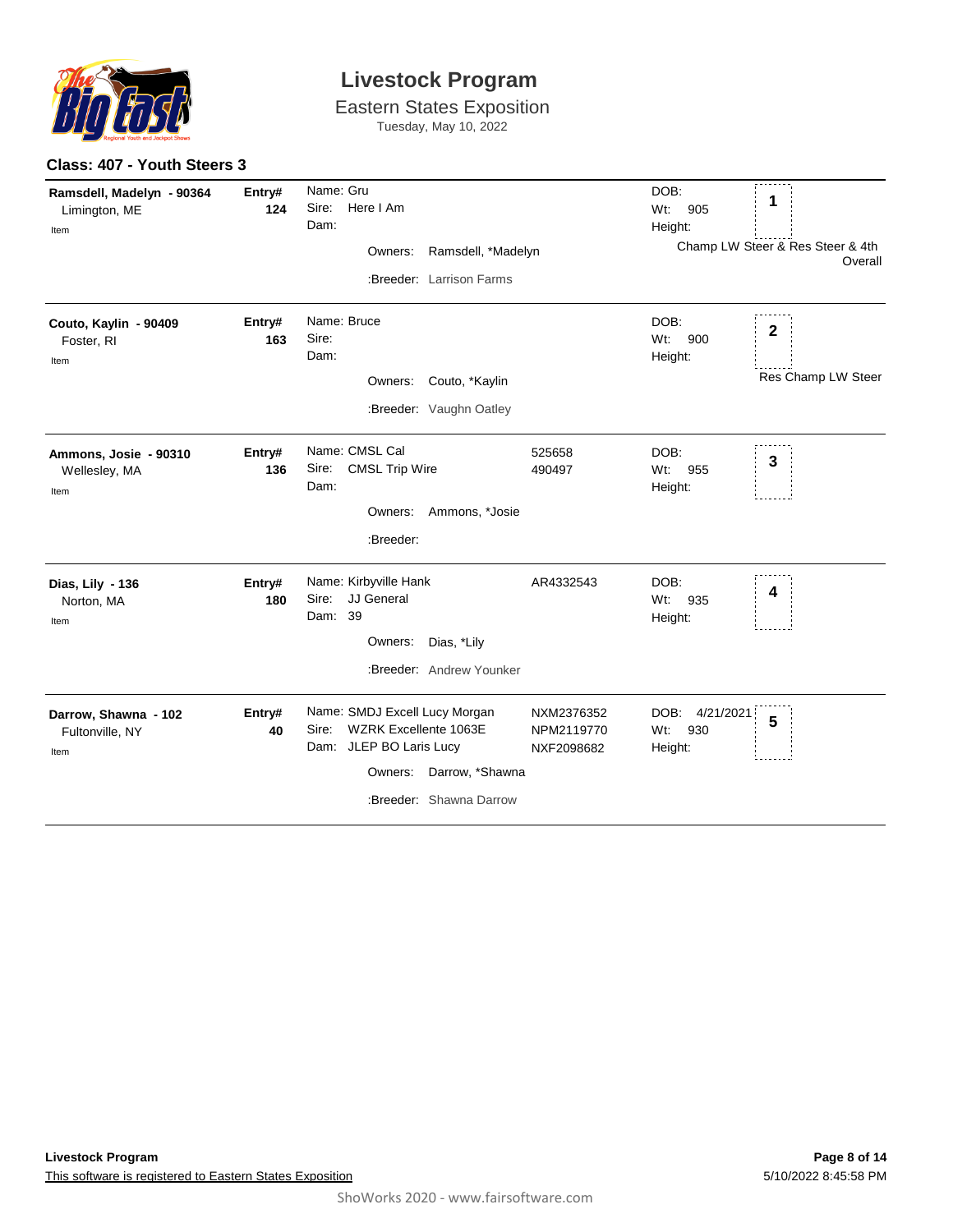

| Tommell, Adeline - 90410<br>FONDA, NY<br>Item    | Entry#<br>317 | Name: LG Brandon<br>Sire:<br>Dam:<br>Owners:<br>:Breeder:                                                            | Tommell, *Adeline             | DOB:<br>Wt:<br>980<br>Height:    | 1<br>Champ MW Steer & 3rd Steer & 5th<br>Overall |
|--------------------------------------------------|---------------|----------------------------------------------------------------------------------------------------------------------|-------------------------------|----------------------------------|--------------------------------------------------|
| Prentice, Ben - 90333<br>Pine Plains, NY<br>Item | Entry#<br>183 | Name: Goose<br>Sire:<br>Dam:<br>Prentice, *Ben<br>Owners:<br>:Breeder:                                               |                               | DOB:<br>$Wt$ :<br>985<br>Height: | 2<br>Res Champ MW Steer & 4th Steer              |
| Violette, Zoey - 90374<br>Sutton, MA<br>Item     | Entry#<br>222 | Name: Kamino<br>Sire:<br>Dam:<br>Owners: Violette, *Zoey<br>:Breeder:                                                |                               | DOB:<br>Wt:<br>995<br>Height:    | 3                                                |
| Ammons, Josie - 90310<br>Wellesley, MA<br>Item   | Entry#<br>135 | Name: Sully<br>D&D Nobodys Amigo<br>Sire:<br>Sunshine<br>Dam:<br>Ammons, *Josie<br>Owners:<br>:Breeder: Josie Ammons | 4007255<br>3702210<br>4000477 | DOB:<br>Wt:<br>990<br>Height:    | 4                                                |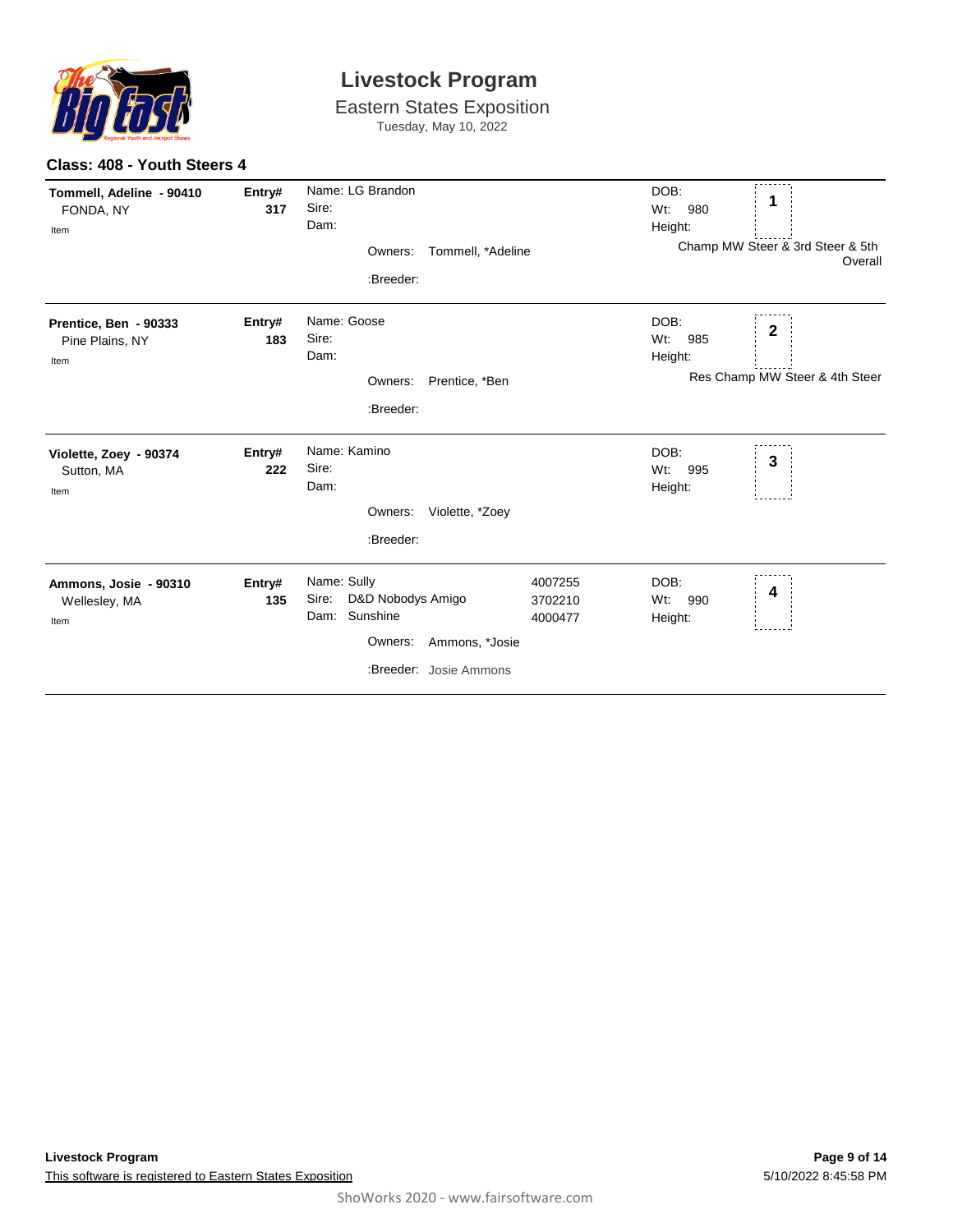

|                                                 | Class: 409 - Youth Steers 5 |                                                                                                                                                    |                                                  |  |  |  |
|-------------------------------------------------|-----------------------------|----------------------------------------------------------------------------------------------------------------------------------------------------|--------------------------------------------------|--|--|--|
| mccarthy, olivia - 90390<br>Houlton, ME<br>Item | Entry#<br>255               | Name: Barry<br>Sire: NGNG<br>Dam:<br>Owners: McCarthy, *Olivia<br>:Breeder:                                                                        | DOB: 3/26/2021<br>1<br>Wt:<br>1020<br>Height:    |  |  |  |
| Forrest, Kamryn - 90245<br>Foster, Ri<br>Item   | Entry#<br>351               | Name: Stark<br><b>March Madness</b><br>Sire:<br>Dam:<br>Owners: Forrest, *Kamryn<br>:Breeder:                                                      | DOB:<br>$\mathbf 2$<br>1020<br>$Wt$ :<br>Height: |  |  |  |
| Gillespie, Anneka - 90375<br>sutton, ma<br>Item | Entry#<br>211               | Name: Ace<br>Sire:<br>Dam:<br>Owners: Gillespie, *Anneka<br>:Breeder:                                                                              | DOB:<br>3<br>Wt: 1020<br>Height:                 |  |  |  |
| Wade, Briley - 90224<br>Millbury, MA<br>Item    | Entry#<br>400               | Name: Tyrone<br>Sire:<br>Dam:<br>Owners: Wade, *Briley<br>:Breeder:                                                                                | DOB:<br>4<br>Wt: 1020<br>Height:                 |  |  |  |
| Grenier, Lily - 90347<br>webster, MA<br>Item    | Entry#<br>225               | Name: Romeo<br>840003235576252<br>Ash Valley Right Choice<br>Sire:<br>Dam: Shadybrook Willinda<br>Owners: Grenier, *Lily<br>:Breeder: Lily Grenier | DOB: 2/29/2020<br>5<br>1010<br>Wt:<br>Height:    |  |  |  |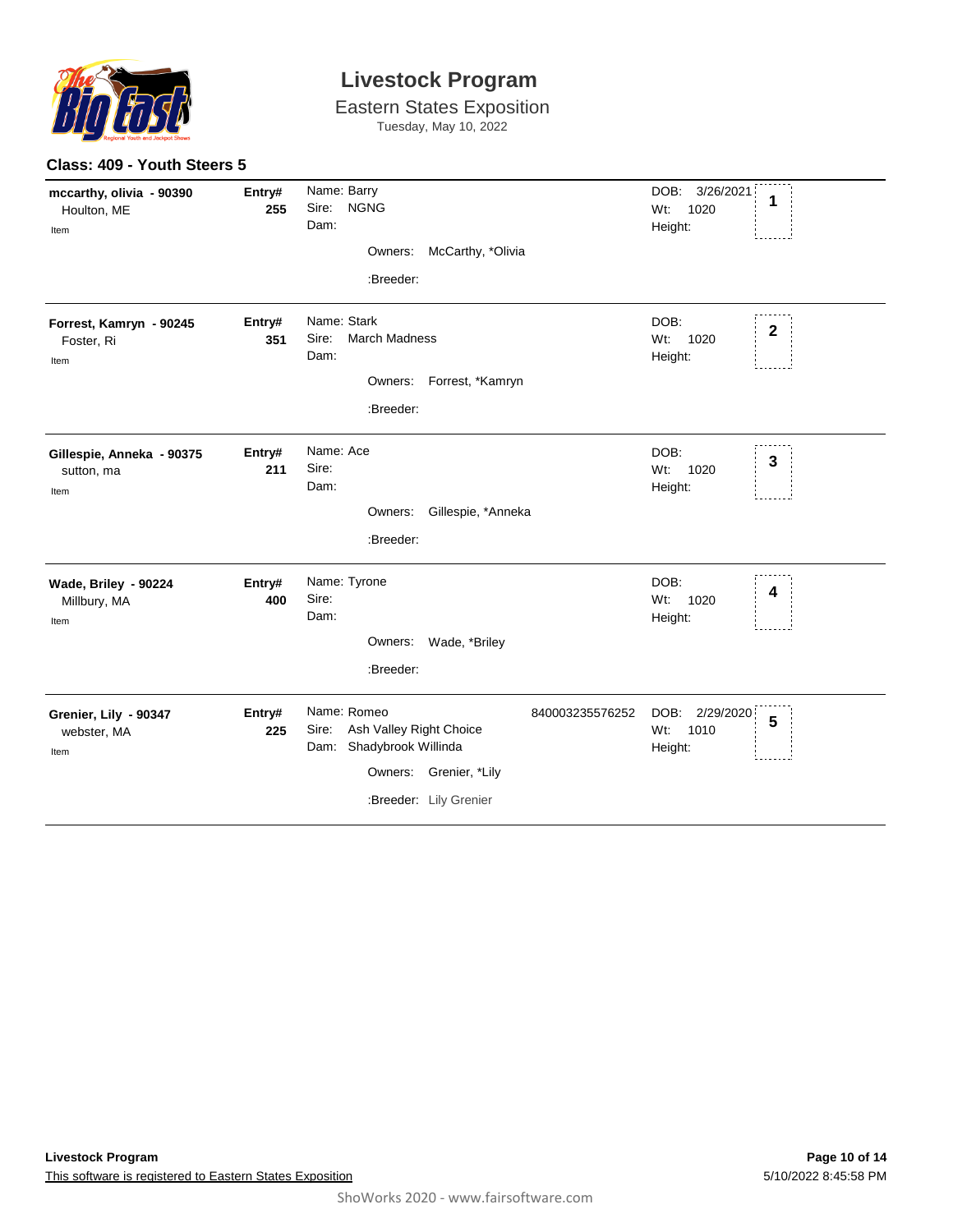

| Class: 410 - Youth Steers 6                             |               |                                                                                                                                                                           |                                                 |  |
|---------------------------------------------------------|---------------|---------------------------------------------------------------------------------------------------------------------------------------------------------------------------|-------------------------------------------------|--|
| <b>Burns, Molly - 90430</b><br>Dover Plains, NY<br>Item | Entry#<br>85  | Name: Sam<br>Sire:<br>Dam:<br>Owners: Burns, *Molly<br>:Breeder:                                                                                                          | DOB:<br>2/1/2021<br>1<br>Wt:<br>1030<br>Height: |  |
| Caron, Ashton - 90327<br>Corinna, ME<br>Item            | Entry#<br>258 | Name: Count Chocula<br>Sire:<br>Hoover Dam<br>Dam: HIA<br>Owners: Caron, *Ashton<br>:Breeder: Francis Isabelle                                                            | DOB:<br>$\boldsymbol{2}$<br>Wt: 1055<br>Height: |  |
| Wagner, Kevin - 90360<br>Danielsville, Pa<br>Item       | Entry#<br>165 | Name: Rawhide<br>Sire:<br>Dam:<br>Owners: Wagner, *Kevin<br>:Breeder:                                                                                                     | DOB:<br>$\mathbf{3}$<br>Wt: 1035<br>Height:     |  |
| Perkins, Marissa - 116<br>North Stonington, CT<br>Item  | Entry#<br>334 | Name: Jakobi<br>Sire:<br>Dam:<br>Owners: Perkins, *Marissa<br>:Breeder:                                                                                                   | DOB:<br>4<br>Wt: 1040<br>Height:                |  |
| Battles, Erin - 90372<br>Tolland, CT<br>Item            | Entry#<br>233 | Name: Gunpowder N Lead<br>3937391<br>SSC Shell Shocked 44B<br>Sire:<br>2880060<br>Dam: HFSC Gretta HG14-ET<br>3595234<br>Owners: Battles, *Erin<br>:Breeder: Erin Battles | DOB:<br>6/2/2021<br>5<br>Wt:<br>1055<br>Height: |  |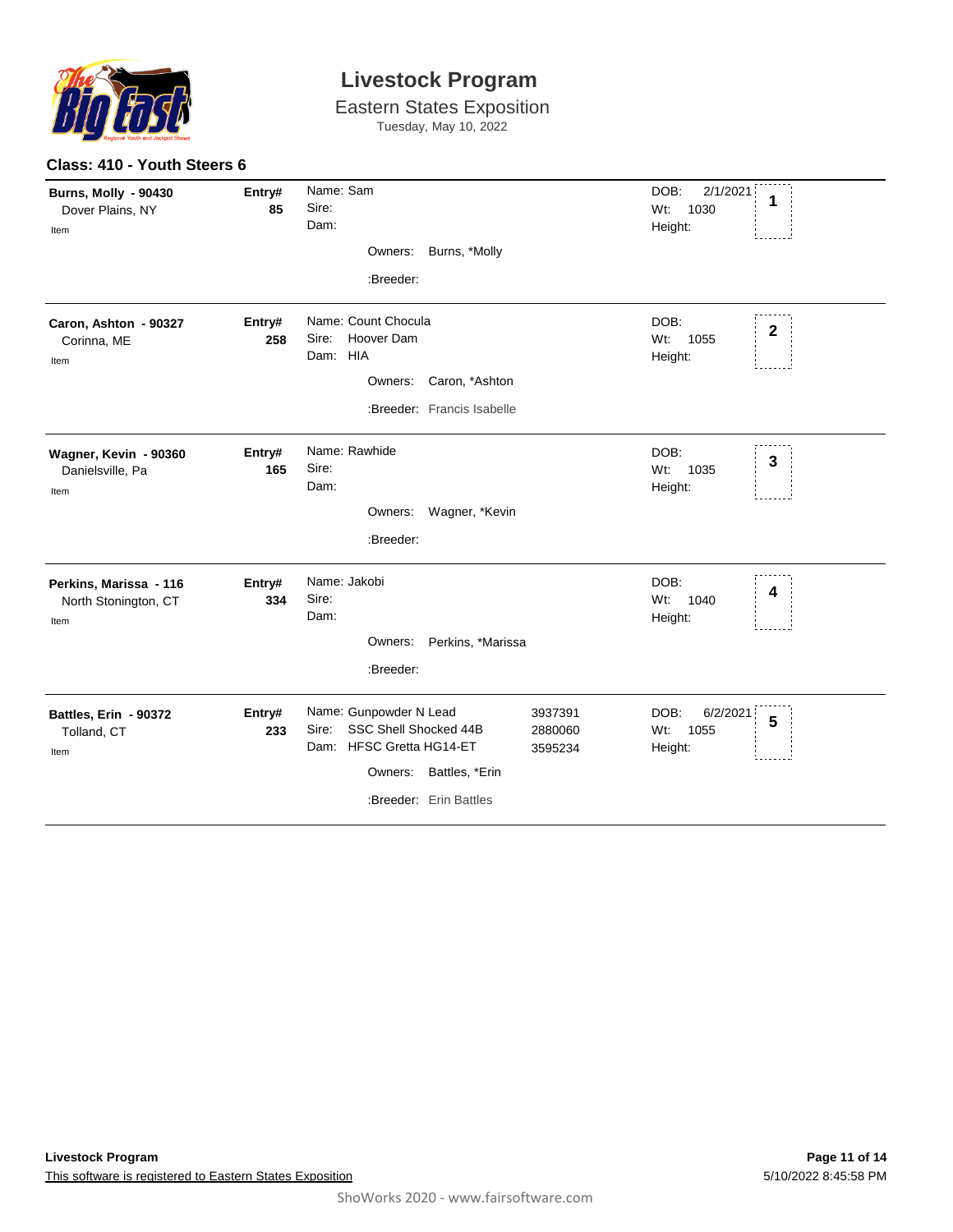

**Class: 411 - Youth Steers 7**

### **Livestock Program**

| Perkins, Madison - 121<br>North Stonington, CT<br>Item<br>Mccarthy, Isabella - 90388<br>Houlton, ME<br>Item | Entry#<br>46<br>Entry#<br>250 | Sire:<br>Name: Krew<br>Sire:<br>Dam: | Name: MP Augustus<br>Colburn Inspire 6116<br>Dam: VEO Sentry<br>Owners:<br>Here I Am<br>Owners: | Perkins, *Madison<br>:Breeder: Madison Perkins             | 18522281<br>383676 | DOB:<br>Wt: 1110<br>Height:<br>DOB:<br>Wt: 1115<br>Height: | 1<br>Champ HW Steer & Steer & 3rd Overall<br>$\mathbf{2}$<br>Res Champ HW Steer |
|-------------------------------------------------------------------------------------------------------------|-------------------------------|--------------------------------------|-------------------------------------------------------------------------------------------------|------------------------------------------------------------|--------------------|------------------------------------------------------------|---------------------------------------------------------------------------------|
| Lippert, Kayla - 90417<br>Burr Hill, VA<br>Item                                                             | Entry#<br>302                 | Sire:<br>Dam:                        | Name: Frank<br>:Breeder:                                                                        | :Breeder: ; McCarthy, *Isabella<br>Owners: Lippert, *Kayla |                    | DOB:<br>Wt: 1110<br>Height:                                | 3                                                                               |
| Caron, Abby - 90413<br>Corinna, ME<br>Item                                                                  | Entry#<br>261                 | Dam:                                 | Name: Way 2 Sexy<br>Sire: 1 Oak                                                                 | Owners: Caron, *Abby<br>:Breeder: Filges Show Cattle       |                    | DOB:<br>Wt: 1110<br>Height:                                | 4                                                                               |
| Kaye, Erin - 90292<br>Shrewsbury, MA<br>Item                                                                | Entry#<br>270                 | Sire:                                | Name: Boba Fett<br>Truth or Dare<br>Dam: SSS Leia                                               | Owners: Kaye, *Erin<br>:Breeder: Stephanie Bertran         | 840003235576259    | DOB:<br>Wt: 1125<br>Height:                                | 5                                                                               |
| Ramsdell, Mackenzie - 90362<br>Limington, ME<br>Item                                                        | Entry#<br>128                 |                                      | Name: DFA Willey<br>Sire: Carter Mr Nitro 401G-ET<br>Dam: M&M Diana<br>Owners:                  | Ramsdell, *Mackenzie<br>:Breeder: Deerfield Acres          | 44147140           | DOB:<br>Wt:<br>1125<br>Height:                             | 6                                                                               |
| Gervais, Scarlet - 90370<br>Sutton, MA<br>Item                                                              | Entry#<br>194                 | Sire:                                | Name: Obi Wan Cownobi<br><b>UPS Sensation 2296</b><br>Dam: BMF Maz<br>Owners:                   | Gervais, *Scarlet<br>:Breeder: Paul Dunn                   |                    | DOB:<br>Wt: 1105<br>Height:                                | 7                                                                               |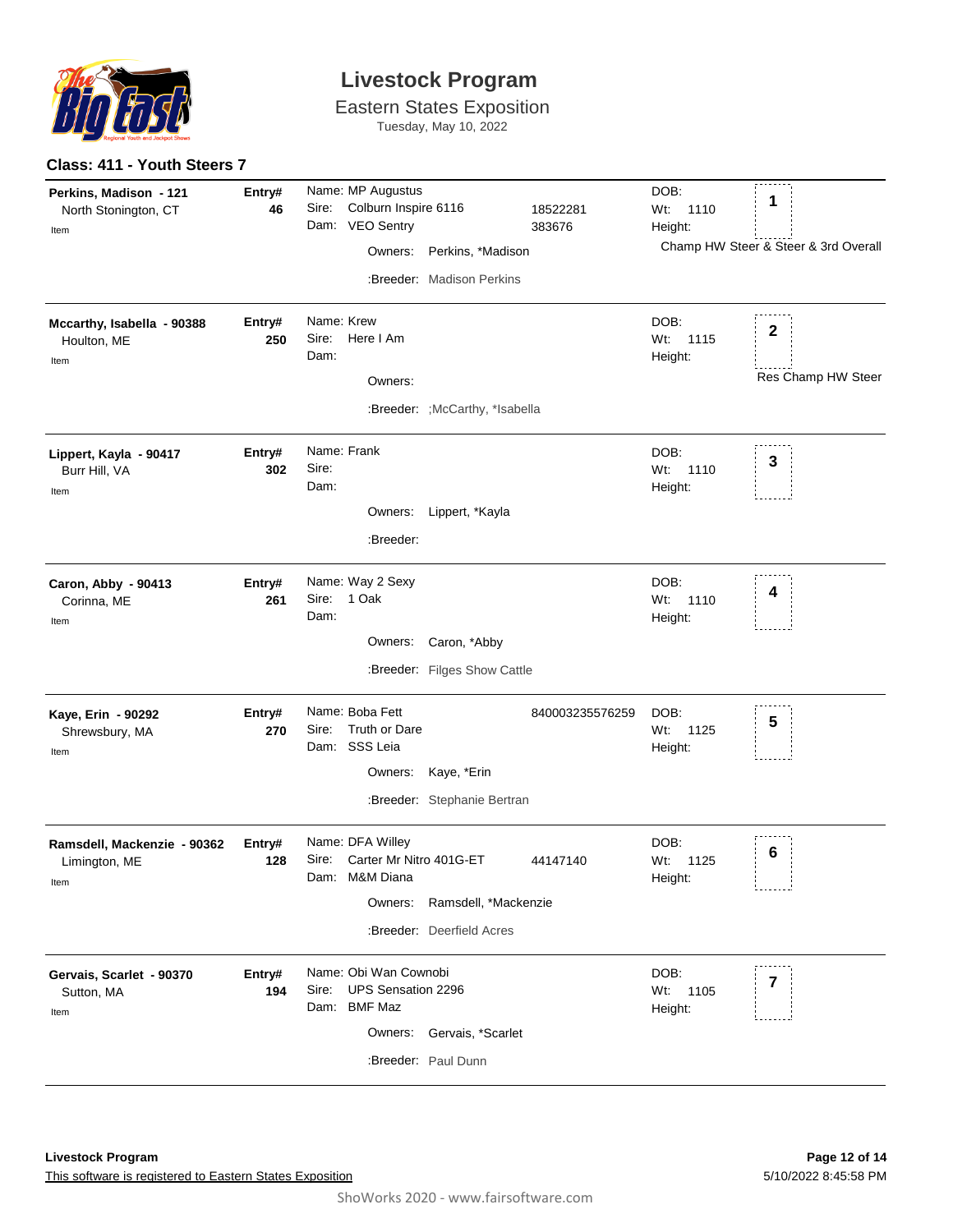

|  | Class: 412 - Youth Steers 8 |  |
|--|-----------------------------|--|
|  |                             |  |

| Ramsdell, Dawson - 90361   | Entry#       | Name: DFA Dubba                                                             | DOB:                     |
|----------------------------|--------------|-----------------------------------------------------------------------------|--------------------------|
| Limington, ME              | 132          | Sire:<br>Carter Mr Nitro 401G-ET<br>44147140                                | 1<br>Wt: 1165            |
| Item                       |              | Dam: DFA Tara                                                               | Height:                  |
|                            |              | Owners:<br>Ramsdell, *Dawson                                                |                          |
|                            |              | :Breeder: Deerfield Acres                                                   |                          |
| Dias, Lily - 136           | Entry#       | Name: D&D Goliath                                                           | DOB:                     |
| Norton, MA                 | 550          | Sire:                                                                       | $\mathbf{2}$<br>Wt: 1180 |
| Item                       |              | Dam:                                                                        | Height:                  |
|                            |              | Owners:                                                                     |                          |
|                            |              | :Breeder:                                                                   |                          |
| Skuza, Henry - 90345       | Entry#       | Name: CMSL Flash<br>3967345                                                 | DOB:                     |
| Millbrook, NY              | 51           | W/C Bullet Proof 11B<br>Sire:<br>2911589                                    | 3<br>Wt: 1150            |
| Item                       |              | Dam: ALST IVA Mae 751E<br>32790467                                          | Height:                  |
|                            |              | Owners: Skuza, *Henry                                                       |                          |
|                            |              | :Breeder: MCS-CMS Livestock                                                 |                          |
| keck, Ashley - 90220       | Entry#       | Name: Snots                                                                 | DOB: 4/12/2021           |
| Poughkeepsie, NY           | $\mathbf{2}$ | HILB Oracle CO33R<br>Sire:<br>2993610                                       | 4<br>1140<br>Wt:         |
| Item                       |              | Dam: April                                                                  | Height:                  |
|                            |              | Owners: Keck, *Ashley                                                       |                          |
|                            |              | :Breeder: Ashley Keck                                                       |                          |
| Bergeron, Luke - 90348     | Entry#       | Name: Pretzel                                                               | DOB: 12/23/2020          |
| Belchertown, MA            | 69           | Sire:                                                                       | 5<br>Wt:<br>1165         |
| Item                       |              | Dam:                                                                        | Height:                  |
|                            |              | Owners: Bergeron, *Luke                                                     |                          |
|                            |              | :Breeder:                                                                   |                          |
|                            |              |                                                                             |                          |
| Hopstetter, Hunter - 90351 | Entry#       | Name: Keifers Sergeant J34<br>20268239                                      | DOB:<br>4/2/2021<br>6    |
| Bangor, PA                 | 55           | Sire: HH Tackle FE4<br>19216371<br>Dam: Iron Mtn Mayflower 3196<br>17691243 | Wt:<br>1145              |
| Item                       |              |                                                                             | Height:                  |
|                            |              | Owners: Hopstetter, *Hunter                                                 |                          |
|                            |              | :Breeder: JH Keifer Farm                                                    |                          |
| Kading, Chase - 90386      | Entry#       | Name: Luke                                                                  | DOB:                     |
| Millbrook, NY              | 188          | Sire:                                                                       | 7<br>Wt:<br>1190         |
| Item                       |              | Dam:                                                                        | Height:                  |
|                            |              | Kading, *Chase<br>Owners:                                                   |                          |
|                            |              | :Breeder: Garret Farms                                                      |                          |